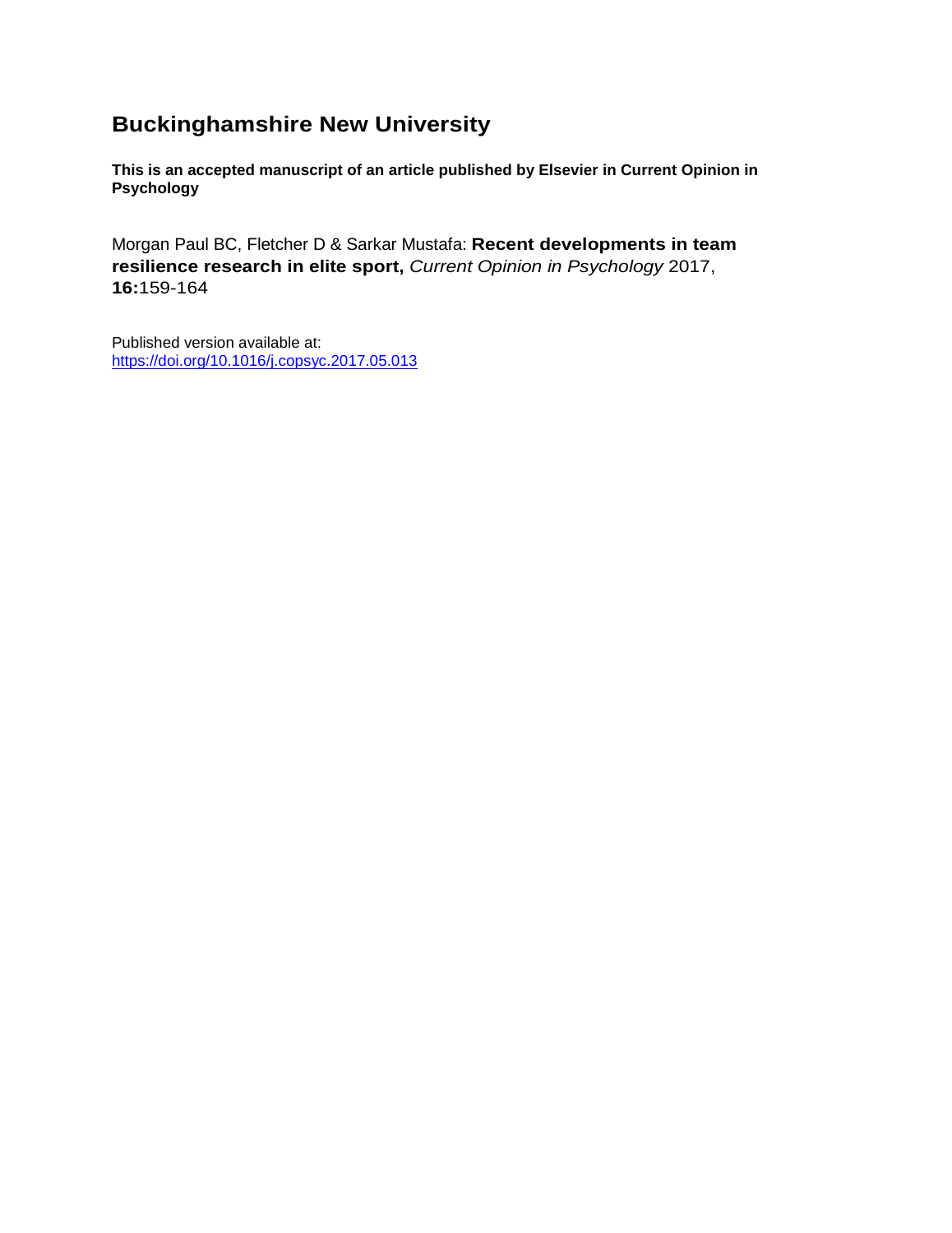# **Recent developments in team resilience research in elite sport**

Paul BC Morgan<sup>1</sup>, David Fletcher<sup>2</sup> and Mustafa Sarkar<sup>3</sup>

In this paper we review recent developments in team resilience research in elite sport. Although resilience has become a popular and well-researched topic from an individual (psychological) perspective, less attention has been paid to whether this construct is conceptually and operationally robust at a group level. In this review, we provide an overview of definitional aspects of team resilience followed by an outline of research in the general psychology literature, and a discussion of the findings of the first two studies of team resilience in elite sport. Recent developments in this area of sport psychology research suggest that an understanding of how teams mobilize their collective psychosocial resources to withstand stressors is essential for optimal performance.

#### Addresses

- 1 Centre for Human Performance, Exercise and Wellbeing, Buckinghamshire New University, UK
- <sup>2</sup> School of Sport, Exercise, and Health Sciences, Loughborough University, UK
- 3 Department of Sport Science, Nottingham Trent University, UK

Corresponding author: Morgan, Paul BC (Paul.Morgan@bucks.ac.uk)

### **Introduction**

Elite sport teams perform in highly pressurized situations and although some teams manage to withstand the demands encountered, others experience debilitating effects under pressure. Developing an understanding of how athletes withstand the pressures of elite sport to sustain performance has been addressed in sport psychologyresearchthroughthestudyofpsychologicalresilience (*e.g.*, [1–3]). Yet, despite the pervasiveness of team sport competition and the strong association that communities, nations, and even continents have with teams [4], it is only recently that resilience research has shifted from individual athletes to teams. This is somewhat surprising considering the challenges that exist forteams to handle the setbacks they often encounter. Indeed, teams encounter stressors that are often specific to groups including group tensions, blame, and sudden slumpsin collective performance [5,6]. Therefore, team resilience in elite sport is being recognized as an important avenue for researchers to investigate to better understandhow teams cansustainoptimumperformanceunderpressure [4,7,8••].

Lately, there has been a growing interest in team resilience research across a range of performance domains such as health [9], military [10"], and management [11']. A common theme running throughout this bodyofworkis that team members do not exist in isolation. Their experiences of adversity are shared and, therefore, team resilience research should investigate resilient factors above the level of the individual [12]. Moreover, the rise in team resilience studies partly reflects that there is no guarantee that a group of resilient individuals will automaticallyyieldaresilientteam.Therefore,thepurposeof this review is to discuss resilience at the group level and examine recent developments in team resilience research. The narrative is organized into three main sections. First, an overview of emerging definitional aspects of team resilience is provided. Second, areview of team resilience research in general psychology is presented. Third, findings of the two available studies of team resilience in elite sport are discussed. Applied recommendations are offered to maintain high levels of performance despite the pressures that are ubiquitous in elite team sport and suggestions are provided forfurther research.

#### **Defining team resilience**

Over the past decade, team resilience has been researched across a range of contexts (see Refs. [7,8•• ,9,10••,11• ,13–18,19• ,20,21• ,22–25]). There is a general recognition that the relational fabric inherent in teams means that resilience at the group level should be conceived differently to the individual level. Indeed, when researching resilience, it is important to be cognizant of the potential changes in the meaning of constructs at different levels [26]. Definitions of team resilience are presented in Table 1.Of the 18 team resilience publications that exist, only eight include a definition and just five of these are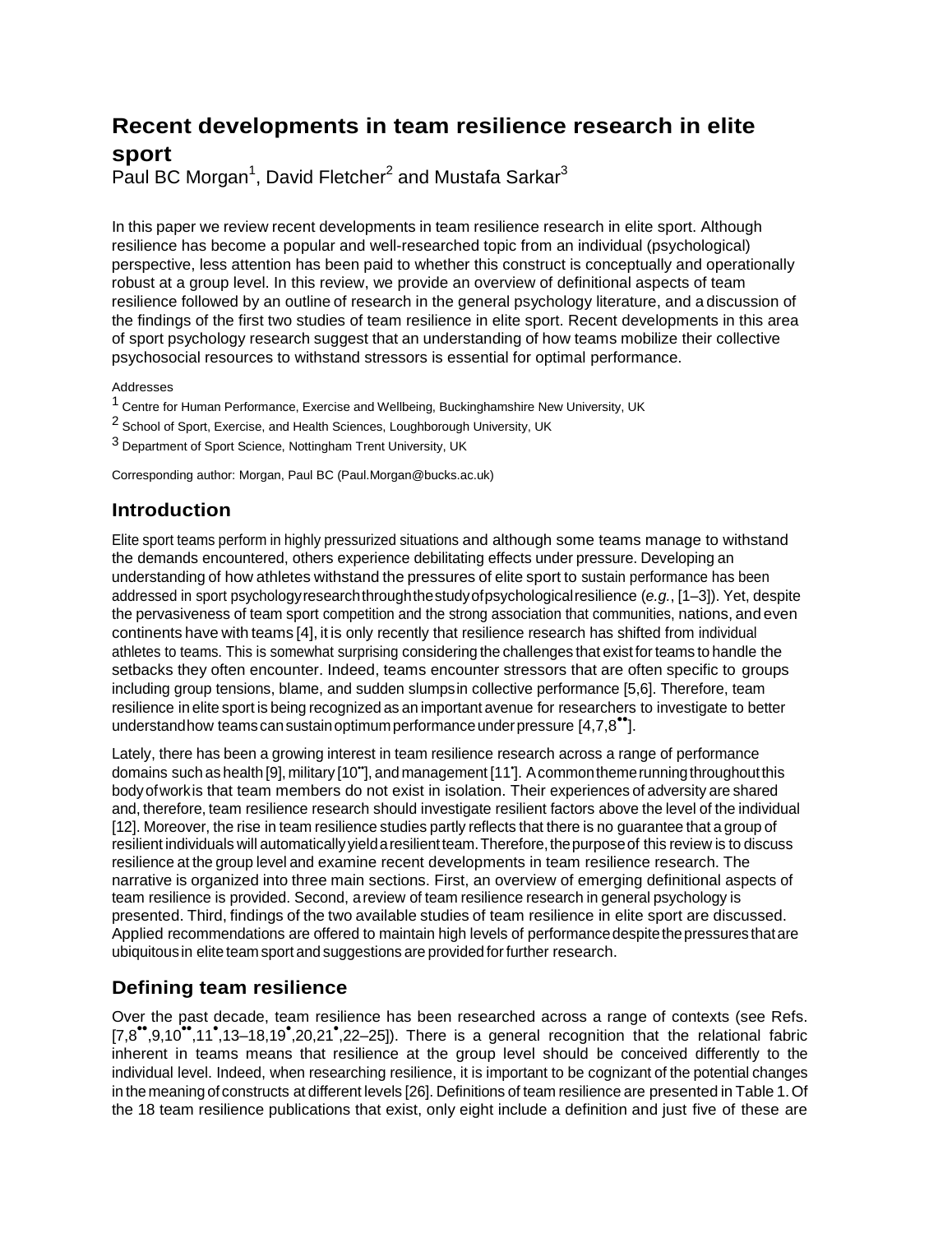original, empirical studies [7,11<sup>°</sup>,13,17,18]. Therefore, identification of common features of definitions and conceptualizations of team resilience is limited. However, there is some consensus about the protective nature of team resilience from the potentially harmful effects of stressors. For example, the definitions in Table <sup>1</sup> point to resilient teams' abilities to withstand [7], resist [11• ], and overcome [9,21• ] stressors.

The notion that team resilience is a dynamic, temporal process is another feature arising from the definitions.

| Definitions of team resilience                |                                      |                                                                                                                                                                                                                                                                                                                                                                                                                                             |
|-----------------------------------------------|--------------------------------------|---------------------------------------------------------------------------------------------------------------------------------------------------------------------------------------------------------------------------------------------------------------------------------------------------------------------------------------------------------------------------------------------------------------------------------------------|
| Authors (year)                                | Context                              | Definition                                                                                                                                                                                                                                                                                                                                                                                                                                  |
| West et al. [13]                              | Work teams                           | "A positive team level capacity that aids in the<br>repair and rebound of teams when facing<br>potentially stressful situations. Teams which display<br>the ability to either thrive under high liability<br>situations, improvise, and adapt to significant<br>change or stress, or simply recover from a negative<br>experience are less likely to experience the<br>potentially damaging effects of threatening<br>situations" (p. 254). |
| Morgan et al. [7]                             | Elite sport teams                    | "A dynamic psychosocial process which protects a<br>group of individuals from the potential negative<br>effects of the stressors they collectively encounter.<br>It comprises of processes whereby team members<br>use their individual and combined resources to<br>positively adapt when experiencing adversity" (p.<br>522).                                                                                                             |
| Carmeli et al. [17]                           | Top management<br>teams              | " a team's belief that it can absorb and cope<br>with strain, as well as a team's capacity to cope,<br>recover and adjust positively to difficulties" (p.<br>149.                                                                                                                                                                                                                                                                           |
| Stephens et al. [18]                          | Top management<br>teams              | "Resilience refers to the ability of individuals,<br>groups, and organizations to absorb the stress that<br>arises from challenges and to not only recover<br>functioning back to a 'normal' level but also learn<br>and grow from the adversity to emerge stronger<br>than before" (p. 15).                                                                                                                                                |
| Rodríquez-Sánchez and<br>Perea <sup>[9]</sup> | Emergency<br>services/ work<br>teams | "A capacity teams have to overcome crises and<br>difficulties" (p. 30).                                                                                                                                                                                                                                                                                                                                                                     |
| Alliger et al. [21 <sup>°</sup> ]             | <b>Business teams</b>                | " the capacity of a team to withstand and<br>overcome stressors in a manner that enables<br>sustained performance; it helps teams handle and<br>bounce back from challenges that can endanger<br>their cohesiveness and performance" (p. 177).                                                                                                                                                                                              |
| Amaral et al. [11 <sup>°</sup> ]              | Project teams                        | "The resilience of a team can been defined as the<br>team's ability to deal with problems, overcome<br>obstacles, or resist the pressure of adverse<br>situations, without entering into rupture, and<br>allowing a positive adjustment to successfully<br>perform particular tasks, increase reliability,<br>longevity, and the overall performance" (p. 1182).                                                                            |

**Table 1**

Given that team resilience research recognizes the particularimportance of relationships, it is perhaps surprising that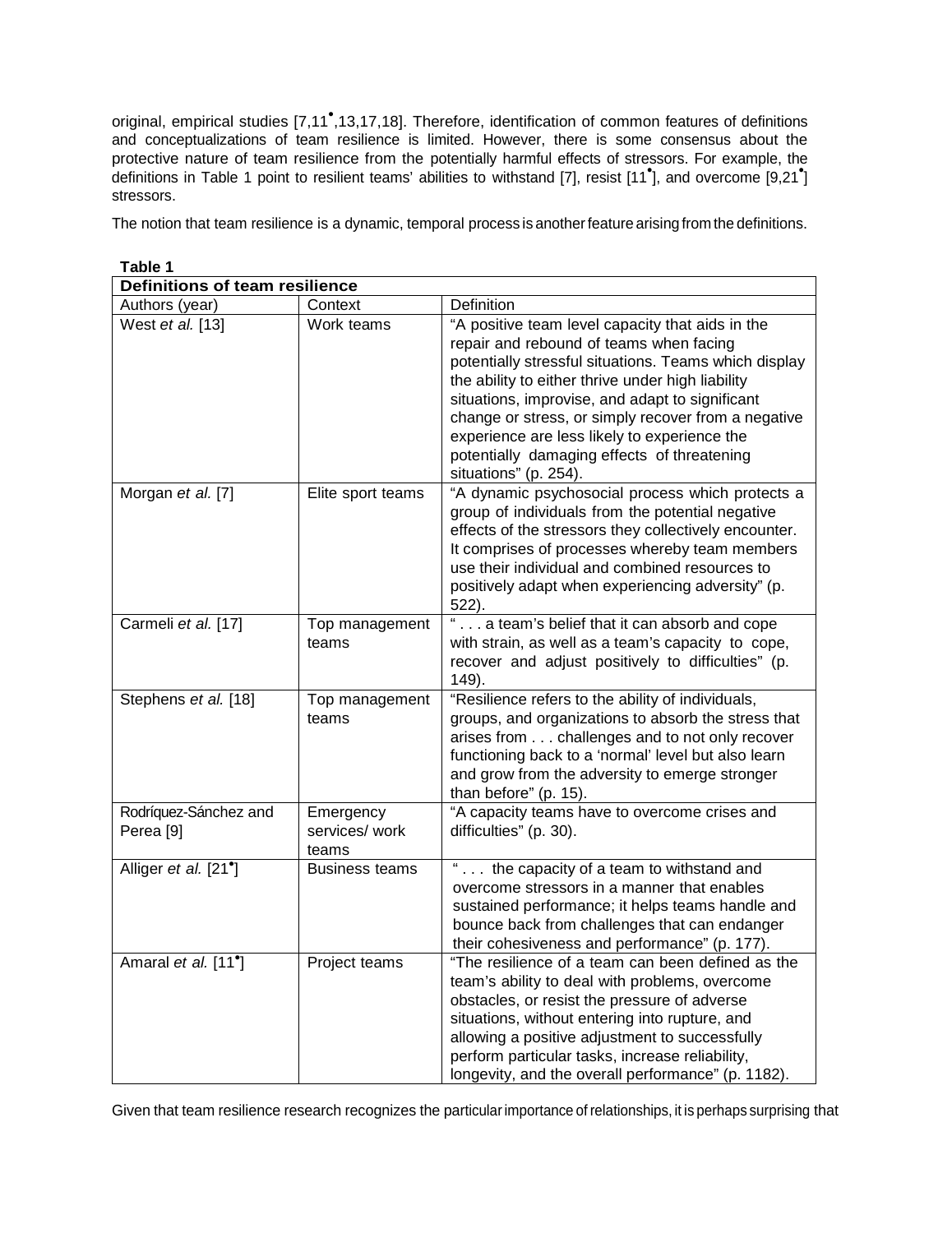most definitions do not refer to team resilience as a shared, collective, and psychosocial phenomenon. There are, therefore, opportunities for researchers toadvance knowledge by explaining the basis oftheir definition and conceptualizationofteamresilienceinfuturestudies.For example,intheareaoforganizational psychology, Meneghel *et al.* [24] justified their conceptualization of team resilience as a collective level construct by drawing on studies across a range of psychology contexts and using multilevel approaches [27]. Furthermore, these authors [23] directed attention to the potential role of affective processes in groups. Employing structural equation modelling, their findings revealed a positive relationship between collective positive emotions, team resilience, and performance in teams. Since team resilience research is at a nascent, albeit burgeoning stage of development, we recommend thatresearchers adopt an integrated (i.e., cross-disciplinary), systematicapproachtoadvancedefinitional, conceptual, and theoretical development.

## **Team resilience research in general psychology**

In general psychology, team resilience investigations have begun to identify collectiveresilient characteristics of teams that can protect them from the potential negative effects of stressors.Examples include:the quality of emotional expression among team members [18], high quality relationships and structural ties [17], coordination [19<sup>•</sup>,24], diverse team composition and talents [11<sup>•</sup>,19<sup>•</sup>], and social support [21<sup>•</sup>,24]. Particularly atthe group level, research suggests that the cultivation of relational protective factors buffer teams from potentially harmful consequences [17]. Furthermore, in addition to conceiving team resilience as a constellation of collective traits, some researchers have conceptualized team resilience as a process that can be developed over time rather than comprising a set of static group attributes (*e.g.*, [10••,13,17]). To illustrate, researchers have suggested that leadershipprocessesmayinfluencethedevelopment of team resilience [9,21• ]. Indeed, Alliger *et al.* [21• ] proposedthatleadershipprocessesequipresilientteams with the physical and psychosocial resources to withstand stressors. In findings that resonate with team resilience research in sport psychology [8<sup>\*\*</sup>], other researchers have highlightedtheroleoftransformationalandsharedteam leadership for work teams to stimulate a proactive approachtochallengingsituations[9,22].

Stevens *et al.* [10••] adopted a novel design to establish linksbetweenneurodynamicmeasuresand observations of team performance. Specifically, they explored the role of cognitive behavioral group processes in a military context when team members were exposed to disruptions. Findings showed that a high level of collective organization prior to a task facilitated performance during stressors. The researchers proposed that developing collectiveorganizationofataskfacilitatesateam'sabilityto reorganize this knowledge during pressurized situations. In summary, it is evident from developments in general psychology that team resilience research has illuminated the distinctive role of group-level factors to withstand stressors. However, since this research is in its infancy, questions remain about how team resilience should be defined, conceptualized, measured, and developedin specific contexts.

#### **Team resilience research in sport psychology**

Afeatureofearlyteamresilienceresearchacrosspsychology subdisciplines is, perhaps, the piecemeal approach and lack of integrated development. In contrast, recent advances in sport psychology include a more systematic agenda of team resilience research [7,8••]. In accordance with recommendations by Luthar *et al.* [28], this programme of research aimed to explore team resilience to develop contextually-specific meanings (*i.e.*, team sport). In the first study of team resilience in sport psychology, Morgan *et al.* [7] conducted focus groups with members of five elite sport teams. Using thematic analysis to analyze the data, team resilience was defined as a dynamic psychosocial process which protects a group of individuals from the potential negative effect of the stressors they collectively encounter. It comprises of processes whereby team members use their individual and combined resources to positively adapt when experiencing adversity"[]. Four resilient characteristics of elite sport teams were identified: group structure (*i.e.*, working communication channels during stressors), mastery approaches (*i.e.*, a collective commitment to ongoing learning despite adversity), social capital (*i.e.*, high quality, caring relation- ships), and collective efficacy (*i.e.*, drawing on setbacks to increase shared belief for future success). This study advanced resilience research by providing greater definitional clarity about the nature, meaning, and scope of team resilience (*i.e.*, what team resilience is), and proposing a framework to profile the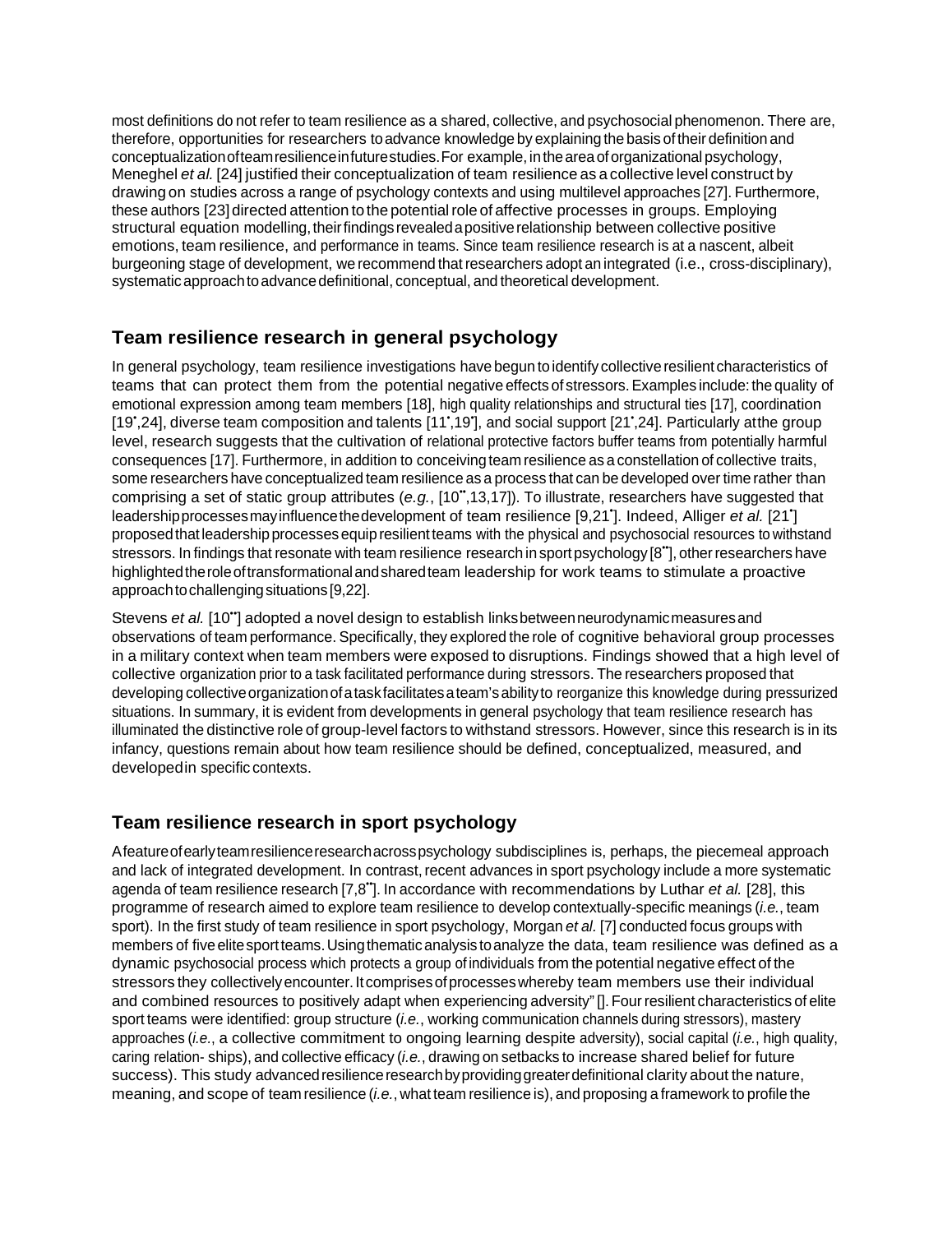resilient characteristics of elite sport teams (*i.e.*, what a resilient team 'looks' like). Notwithstanding these advancements, by describing team resilience as a 'dynamic psychosocial process' [], Morgan *et al.* [7] recommended that future research should explore the processes underpinning the resilient characteristicsto examine how a resilient team functions over time.

Employing narrative inquiry, Morgan *et al.* [8••] subsequently analyzed autobiographies of eight members of the 2003 England rugby union World Cup winning team. Findings revealed five main psychosocial processes underpinning team resilience: transformational leader- ship (*e.g.*, inspiring team members' commitment to their shared vision despite setbacks), shared team leadership (*e. g.*, a wide distribution of team member responsibilities), team learning (*e.g.*, sharing knowledge of setbacks), social identity (*e.g.*, developing a distinctive team identity), and positive emotions (*e.g.*, promoting humor despite set- backs). This study illustrated how team resilience processes were essential for the development of excellence which resonates with otherresearch in sport psychology that has identified the critical role of transformational leadership, team leadership, and team identity during challenging situations in elite sport [4,29,30]. Importantly, in both studies conducted by Morgan *et al.*   $[7,8^{\bullet}]$ , team resilience was portrayed as a dynamic, temporal process. Teams donot exist in static environments [31,32] and these findings suggest that team resilience development should occur in accordance with the stage of a team's existence and the specific stressors encounteredinthatcontextandatthattime.In summary, sport psychology research has captured the contextual and temporal nature of team resilience in elite sport and suggeststhatleveragingateam'scollectiveresourcescan enhance their ability to withstand stressors and ultimately perform at the highest level.

## **Applied implications**

A number of practical suggestions arise from team resilienceresearch.Indeed,understandinghowteamsshould collectivelyperform in the context of pressure and set- backs has particular benefit for coaches and sport psychologists. An overarching theme is that, while teams consist of individuals, there are distinct factors peculiar to groups that must be considered when developing a resilientteam.Researchfindingshavedefinedteamresilience as a shared experience and a resilience training and education programme should commence by involving team members in discussions about their own team's resilience [7]. By exchanging views about stressors they have experienced together, team members can isolate situations when they have collectively withstood stressors. This could enhance shared anticipation and identify early warning indicators for future stressors [21• ,22]. Using the findings of Morgan *et al.*'s [7] study as a framework, coaches should profile and assess the resilient characteristics of their team and identify strategies to mobilize specific psychosocialresources to enhance team resilience. For example, group structures could enhance team resilience by facilitating working communication channels (*e.g.*, practising effective verbal and non-verbal communication during pressurized situations). When profiling a team's resilience, coaches should observe signs of brittleness such as disorganized pre-match team briefings and poor coordination during stressors [10",19',21'].

Another overarching theme is that psychosocial processes leverage team resilience by ensuring that team members are 'on the same wavelength' during stressors. The processes identified in Morgan *et al.*'s [8<sup>\*</sup>] study provide practitioners with a scaffold to boost the combined relational, cognitive, and affective protective processes of teams. Transformational leadership strategies should generate a compelling team vision which is reinforced during setbacks to stimulate collective constructive sensemaking (*e.g.*, to see the 'bigger picture'). Those working with teams should also consider shared team leadership as a vital psychosocial process [33]. Leadership groups and role rotation will improve team members' connectivity and accountability during setbacks.

Furthermore, coachesshoulddeviseteamlearningstrategies to facilitate team resilience. Through group reflections of adversity pooled knowledge can be collated of 'whatworks' inpressurizedsituations.Simulation training, error exposure drills, and 'what-ifs' can facilitate team resilience through effective learning [8",10",19',21',22]. Practitioners should consider how pressurized situations are rehearsed during training (i.e., adverse weather, poor officiating, fatigue). Interestingly, research in the emergency response context showed that team resilience was enhanced when simulations involved dynamic unpredictable situations ratherthan static predictable tasks [19']. Social identity strategies could improve team resilience by strengthening team bonds, displaying team imagery and celebrating 'resilient successes'. Finally, positive emotion strategies include monitoring for fatigue, promoting enjoyment, and social opportunities.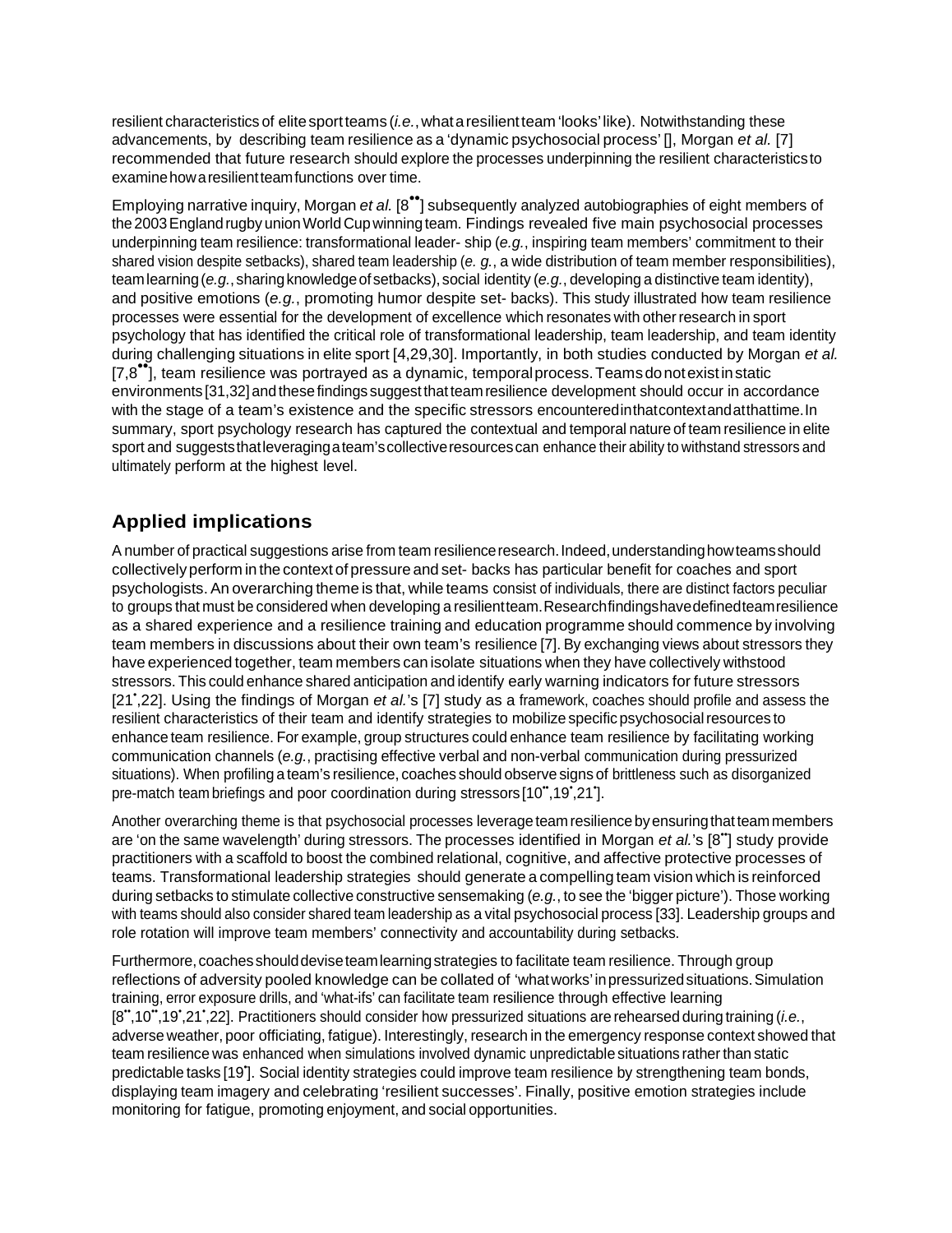Our findings suggest that the relative emphasis of team resilience processes will vary at different times and in different situations (*e.g.*, in line with a team's development and/or the types of stressors encountered). This resonates with Alliger *et al.*'s [21• ] framework of behavioral strategies that could be applied. To illustrate, coaches and sport psychologists should consider how they *anticipate* challenging situations (*e.g.*, identify warning signs);howtheywill*manage*stressors(*e.g.*,quicklyassess what's not working); and how they *mend* difficult situations(*e.g.*,identifyfutureriskpoints).Basedoninsightsin general psychology [11• ], teams should develop a prioritized list of collectively agreed team resilience actions, behaviors, or protocols that will harness shared sensemaking and relationships during stressors.

### **Future research**

There are a number of directions for future research. Kleinert *et al.* [34] commented that team-level topicsare underrepresentedinsportpsychologyandaneedexiststo addressthelackofinvestigationsfocusedontheeveryday practices of teams.Team resilience provides researchers with many fruitful opportunities to tackle these gaps [4,35,36]. First, researchers could build on existing studies to investigate the specific role of psychosocial processes for team resilience development. For example, qualitative approaches such as ethnography have been recommended to capture 'first-hand' the dynamic nature of team resilience [8<sup>\*</sup>]. In general psychology, explanations of the role of particular psychosocial processes for team resilience are emerging. Meneghel *et al.* [23] proposed that collective positive emotions might be harnessed through social contagion. Researchers should investigate this concept to explain how the ripple effects of team members' responses during adversity influences team resilience. Interestingly, while social identity has been reported as a key team resilience process in elite sport teams [8"], there is little evidence in other contexts.

Second, since team resilience is conceptualized as a dynamic process that evolves over time [7], research designs should reflect this conception. Longitudinal research conducted over the cycle of a team's existence would advance our knowledge of its temporal, unfolding nature [8", 34]. In other areas of psychology, dynamic teamprocesseshavebeenregardedasemergentphenomena [37,38] although longitudinal approaches should be employed to provide empirical evidence. Bonnano *et al.* [39]providedaframeworktoexplorethe temporalnature of resilience (*i.e.*, baseline functioning, aversive circumstances, resilient outcomes, predictors of resilient out- comes), which could be applied to research at the team level. The framework proposed by Alliger et al. [21<sup>\*</sup>] could also be used to investigate team resilience strategies over time.

Third, the protective characteristics and processes identified by Morgan *et al.* [7,8••] should be used as a framework in the design of team resilience interventions. Quantitative methods could be used to advance our knowledge of what works in specific types of stressors. For example, Gomes *et al.* [19• ] conducted observations of teams during simulations and used timeline analysis to identify sequences of resilient actions. Furthermore, quasi-experimental designs could be employed to assess pre-post changes in measures of team resilience protective factors during a sports season. A recent systematic review has shown that resilience training interventions (in the workplace) have significant positive effects on mental health and subjective well-being, psychosocialoutcomes, physical/biological outcomes, and performance [40]. Post-intervention qualitative evaluations of the process of conducting team resilience interventions also provide intriguing opportunities to examine the intervention experience itself [41].

Fourth, there is a need to address team resilience measurement. This should include the operationalization of each integral component of the resilience process (*i.e.*, adversity, protective factors, positive adaptation)[36,42] and researchers should adopt multilevel approaches [8",27,43]. Given the relative infancy of teamresilience research, investigators should provide clear definitional, conceptual, and theoretical consideration when developing a measure. Furthermore, if team resilience is conceptualized as a process, measures should reflect this, rather than relying on trait conceptualizations and cross-sectional designs [24]. Interestingly, in general psychology, thefindingsofMorgan*etal.*[7]wererecentlyusedasthe basisforteamresiliencescaledevelopment [25]although future research should operationalize the constituent components of the resilience process [36,42].

Finally, the integration of psychological data (*e.g.*, via interviews) and physiological assessments (*e.g.*,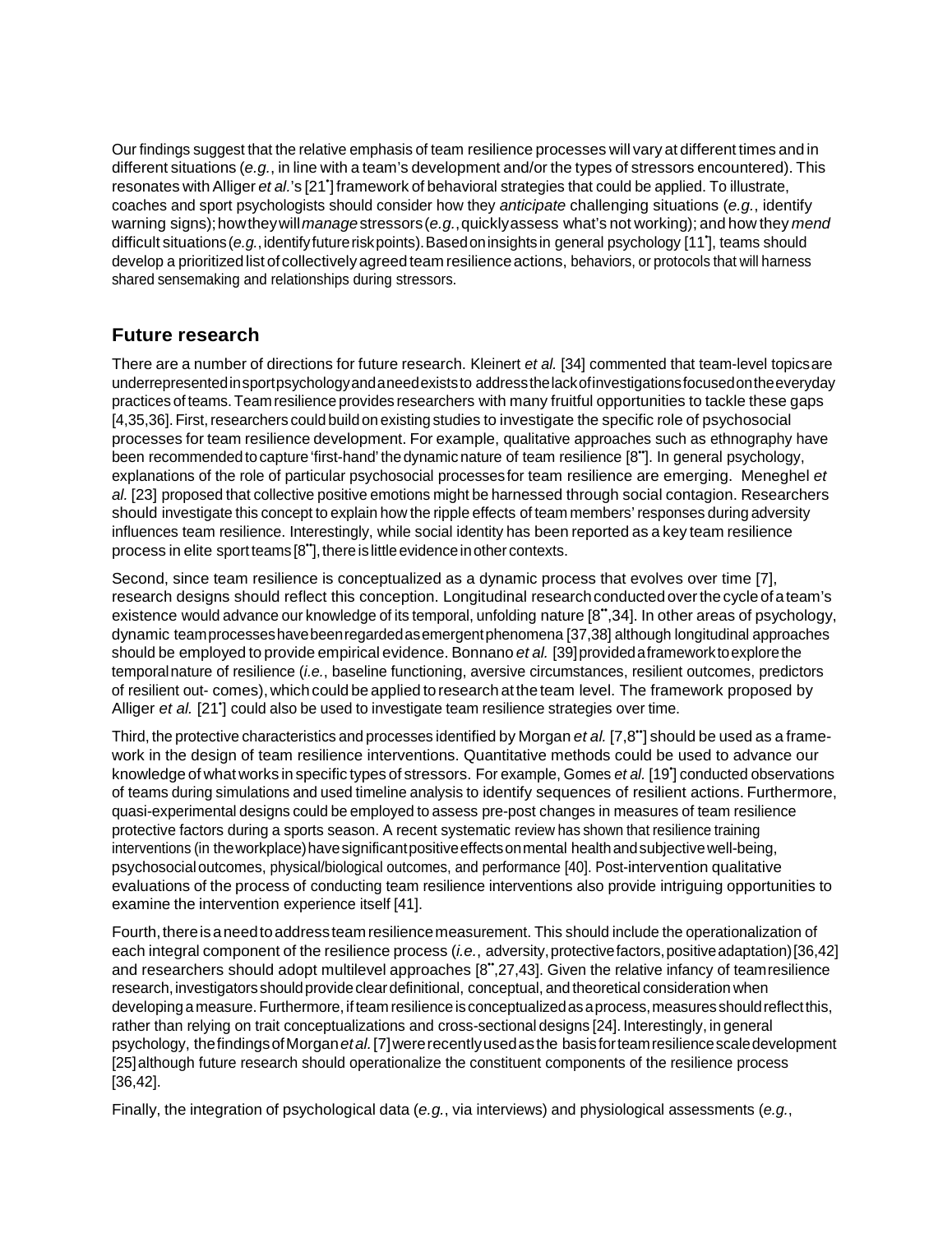salivary cortisol) has the potential to generate a more holistic understanding of team resilience. Recently, individual level resilience research investigated the relationship between physiological arousal and resilience and findings indicated that protective factors moderated the potential negative effects of high cortisol levels in elite athletes [44]. At the team level, Stevens *et al.* [10••] adopted a neurodynamic approach (*e.g.*, using electroencephalography) for the study of team resilience in the US Navy involving simulation of exposure to hazards.

## **Conclusion**

This reviewhas highlightedthegrowinginterestinteam resilience research. Recent investigations in elite sport have provided greater definitional and conceptual clarity of team resilience and identified several team-level protective characteristics and processes. A futureresearch agendaisprovidedwhichpointstowardfurther examinationof the role of protective psychosocial processes, team resilience development, the design and evaluationof team resilience interventions, and the measurement of team resilience. Finally, it is hoped that this review highlights the theoretical and practical benefits of advancing our understanding of the relationship between team resilience and optimal group functioning.

## **Conflict of interest statement**

Nothing declared.

#### **References and recommended reading**

Papers of particular interest, published within the period of review, have been highlighted as:

- of special interest
- •• of outstanding interest
- 1. Fletcher D, Sarkar M: **A grounded theory of psychological resilience inOlympic champions.** *Psychol.SportExerc.* 2012, **13**:669-678.
- 2. Galli N, GonzalezS:**Psychologicalresilience in sport: a review of the literature and implications forresearch and practice**. *Int. J. Sport Exerc. Psychol.* 2015, **13**:243-257.
- 3. Galli N, Vealey RS: **Bouncing back from adversity: athletes' experiences of resilience.** *Sport Psychol.* 2008, **22**:316-335.
- 4. Yukelson D, Weinberg R: **Team resiliency in sport: research to** *practice.* In *Routledge International Handbook of Sport Psychology.* Edited by Schinke RJ, McGannon KR, Smith B. Routledge; 2016:547-558.
- 5. Apitzsch E: **A case study of a collapsing handball team**. In Dynamics Within and Outside the Lab. Edited by Jem S, Näslund J. Linköping; 2009:35-52.
- 6. Kristiansen E, Murphy D, Roberts G: **Organizational stress and coping in professional soccer**. *J. Appl. Sport Psychol.* 2012, **24**:207-222.
- 7. Morgan PBC, Fletcher D, Sarkar M: **Defining and characterizing team resilience in elite sport**. *Psychol. Sport Exerc.* 2013, **14**:549-559.
- 8. •• Morgan PBC, Fletcher D, Sarkar M: **Understanding team resilience in the world's best athletes: a case study of a rugby union World Cup winning team**. *Psychol. Sport Exerc.* 2015, **16**:91-100.

The authors of this investigation extended the findings of their original study of team resilience in elite sport by using qualitative methods to explore the psychosocial processes underlying team resilience. Five psychosocial processes were identified as being important in protecting teams from the pressures encountered along this team's pathway to excellence: transformational leadership, shared team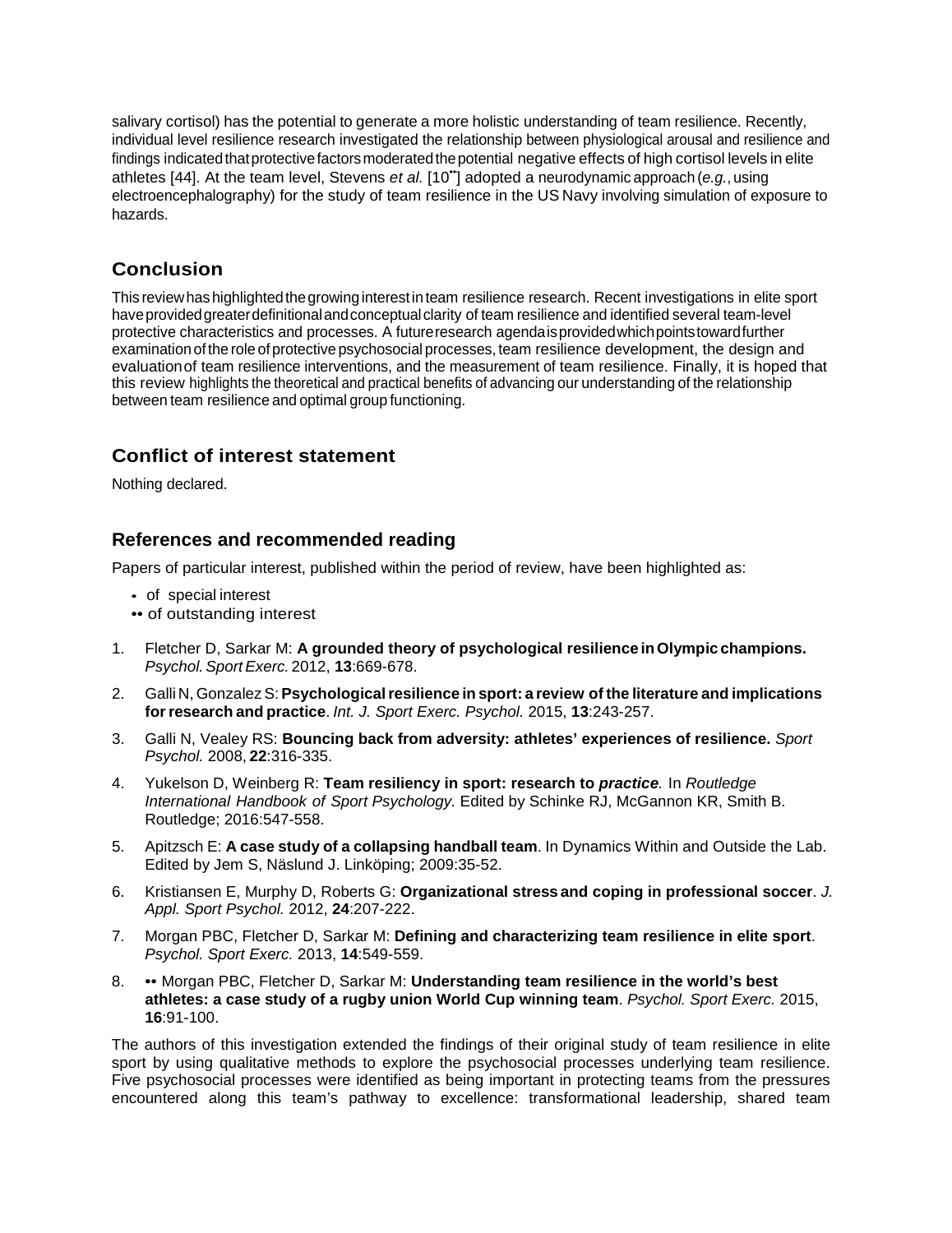leadership, social identity, team learning, and positive emotions.

- 9. Rodríguez-Sánchez MA, Perea MV: **The secret of organization success: a revision on organizational and team resilience**. *Int. J. Emerg. Serv.* 2015, **4**:27-36.
- 10. •• Stevens R, Galloway T, Lamb J, Steed R, Lamb C: **Team resilience: a neurodynamic perspective**. In *Foundations of Augmented Cognition.* Edited by Schmorrow DD, Fidopiastis CM. Springer International Publishing; 2015:336-347.

This study provides a good example of capturing team-level specific mechanisms (*e.g.*, team cognition) to better understand team resilience processes. The authors used neurodynamic approaches to assess collective responses to stressors during a military simulation task. Findings revealed the importance of team briefings and prior organization of collective knowledge to protect teams from the effects of disturbances in dynamic environments.

11. • Amaral A, Fernandes G, Varajão J: **Identifying useful actions to improve team resilience in information systems project**s. *Proced. Comput. Sci.* 2015, **64**:1182-1189.

Following a literature review, the authors of this study used a survey to sample project teams' perceptions of the factors that were regarded as most important actions to enhance team resilience. The findings showed that some of the top actions to improve team resilience included: promote collaboration; promote solidarity; recognize and appreciate the talents and strengths of team members; learn from mistakes; alignment with project objectives; and stimulate a positive and loyal team environment. This study emphasized that team resilience can be developed rather than being a static set of attributes.

- 12. Brodsky AE, Welsh E, Carrillo A, Talwar G, Scheibler J, Butler T: **Between synergy and conflict: balancing the processes of organizational and individualresilience in an Afghan women's community**. *Am. J. Community Psychol.* 2011, **47**:217-235.
- 13. West BJ, Patera JL, Carsten MK: **Team level positivity: investigating positive psychological capacities and team level outcomes**. *J. Org. Behav.* 2009, **30**:249-267.
- 14. Blatt R: **Resilience in entrepreneurial teams: developing the capacity to pull through**. *Front. Entrepreneurship Res.* 2009, **29**:1-14.
- 15. Bennett JB, Aden CA, Broome K, Mitchell K, Rigdon WD: **Team resilience for young restaurant workers: research-to-practice adaptation and assessment**. *J. Occup. Health Psychol.* 2010, **15**:223-236.
- 16. Edson M: **A complex adaptive systems view of resilience in a project team.** *Syst. Res. Behav. Sci.* 2012, **29**:499-516.
- 17. Carmeli A, Friedman Y, Tishler A: **Cultivating a resilient top management team: the importance of connections and strategic comprehensiveness**. *Saf. Sci.* 2013, **51**:148- 159.
- 18. Stephens JP, Heaphy ED, Carmeli A, Spreitzer GM, Dutton JE: **Relationship quality and virtuousness: emotional carrying capacity as a source of individual and team resilience**. *J. Appl. Behav. Sci.* 2013, **49**:13-41.
- 19. Gomes JO, Borges MRS, Huber GJ, Carvalho PVR: **Analysis of the resilience of team performance during a nuclear emergency response exercise**. *Appl. Ergon.* 2014, **45**:780- 788.

This case study applies cognitive task analysis techniques to assess emergency responses to a simulated nuclear disaster. Observations of the simulation identified sources of resilience and brittleness related to team coordination activities during the simulation. This study provides an example of creative research approaches that points to specific actions and behavior that might facilitate team resilience.

20. Rahimnia F, Nazemi S, Moradian Y: **Investigating the effect of connectivity of top management team on their resilience**. *Manag. Sci. Lett.* 2014, **4**:1973-1980.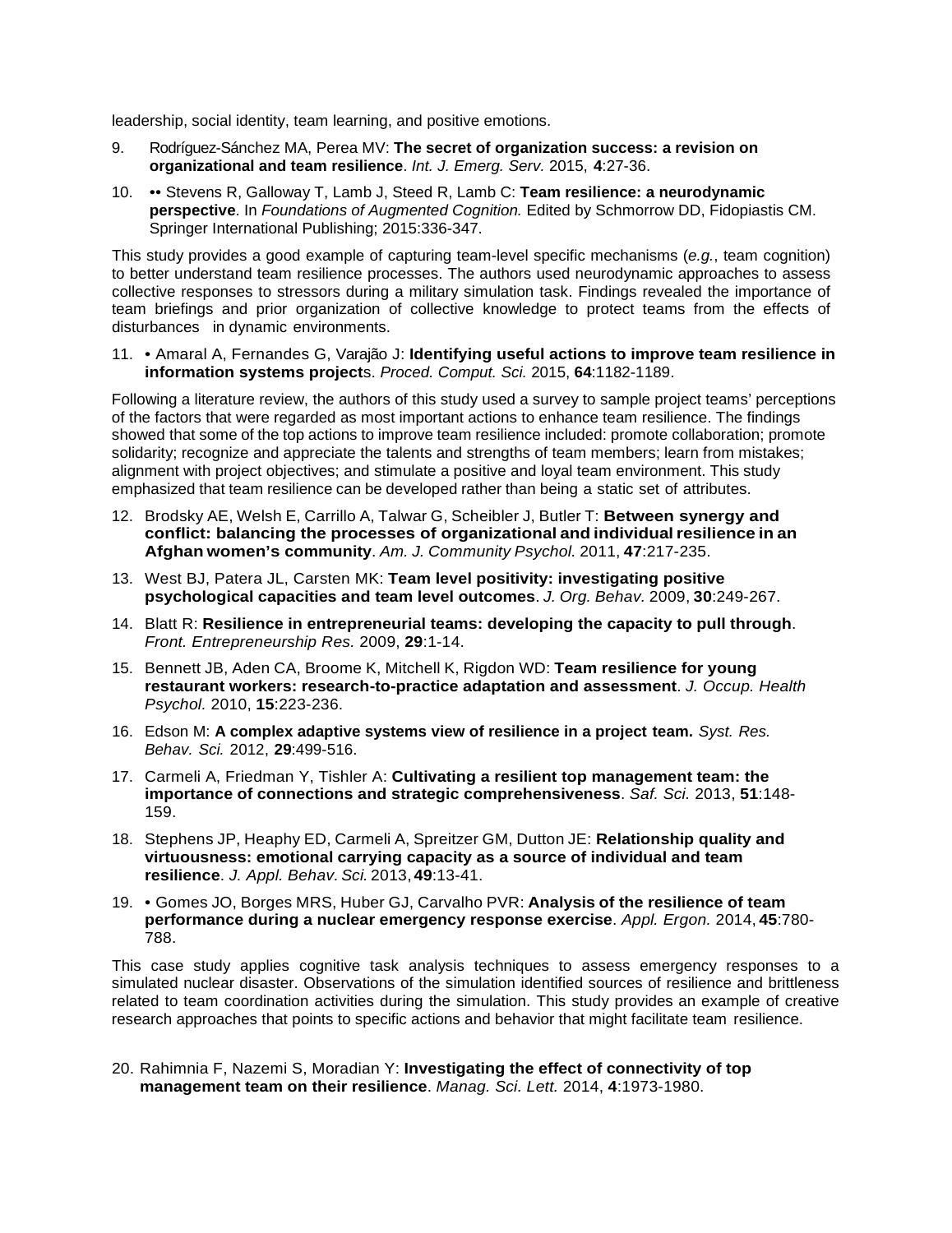21. • Alliger GM, Cerasoli CP, Tannenbaum SI, Vessey WB: **Team resilience: how teams flourish under pressure**. *Organ. Dyn.* 2015, **44**:176-184.

This paper draws on the authors' own experiences of working with teams in various settings and provides a framework of behavior and actions for team resilience development. The review recognizes the distinctive nature of team resilience compared to the individual level and their framework includes three behavioral strategies to enhance a team's ability to withstand stressors (*i.e.*, minimize, manage, mend). This paper offers a valuable framework for those working in group settings that includes specific actions to build team resilience.

- 22. Van der Beek D, Schraagen JM: **ADAPTER: analyzing and developing adaptability and performance in teams to enhance resilience**. *Reliab. Syst. Saf.* 2015, **141**:33-44.
- 23. Meneghel I, Salanova M, Martínez IM: **Feeling good makes us stronger: how team resilience mediates the effect of positive emotions on team performance**. *J. Happiness Stud.* 2016, **17**:239-255.
- 24. Meneghel I, Martínez IM, Salanova M: **Job-related antecedents of team resilience and improved team performance**. *Pers. Rev.* 2016, **45**:505-522.
- 25. Sharma S, Sharma SK: **Team resilience: scale development and validation**. *Vision* 2016, **20**:37- 53.
- 26. Zautra AJ, Hall JS, Murray KE: **Resilience: a new integrative approach to health and mental health research**. *Health Psychol. Rev.* 2008, **2**:41-64.
- 27. Chan D: **Functional relations among constructs in the same content domain at different levels of analysis: a typology of composition models**. *J. Appl. Psychol.* 1998, **83**:234-246.
- 28. Luthar SS, Cicchetti D, Becker B: **The construct of resilience:a critical evaluation and guidelines for future work**. *Child Dev.* 2000, **71**:543-562.
- 29. Hodge K, Smith W: **Public expectation, pressure, and avoiding the choke: a case study from elite sport**. *Sport Psychol.* 2014, **28**:375-389.
- 30. Yukelson D, Rose R: **The psychology of ongoing excellence: an NCAA coach's perspective on winning consecutive multiple national championships**. *J. Sport Psychol. Action* 2014, **5**:44-58.
- 31. Mathieu J, Maynard TM, Rapp T, Gilson L: **Team effectiveness 1997–2007: a review of recent advancements and a glimpse into the future**. *J. Manag.* 2008, **34**:410-476.21.
- 32. McEwan D, Beauchamp MR: **Teamwork in sport: a theoretical and integrative review**. *Int. Rev. Sport Exerc. Psychol.* 2014, **7**:229-250.
- 33. Cotterill ST, Fransen K: **Athlete leadership in sport teams: current understanding and future directions**. *Int. Rev. Sport Exerc. Psychol.* 2016, **9**:116-133.
- 34. Kleinert J, Ohlert J, Carron B, Eys M, Feltz D, Harwood C, Linz L, Seiler R, Sulprizio M: **Group dynamics in sports: an overview and recommendations on diagnostic and intervention**. *Sport Psychol.* 2012, **26**:412-434.
- 35. Strauss B, Ntoumanis N: **Our PSE journey: looking back and forward**. *Psychol. Sport Exerc.* 2015, **16**:181-182.
- 36. Galli N: **Team resilience**. In *Routledge International Handbook of Sport Psychology.* Edited by Schinke RJ, McGannon KR, Smith B. Routledge; 2016:378-386.
- 37. Kozlowski WJ, Ilgen DR: **Enhancing the effectiveness of work groups and teams**. *Psychol. Sci. Public Interest* 2006, **7**:77-124.
- 38. Marks MA, Mathieu JE, Zaccaro SJ: **A temporally based framework and taxonomy of team processes**. *Acad. Manage. Rev.* 2001, **26**:356-375.